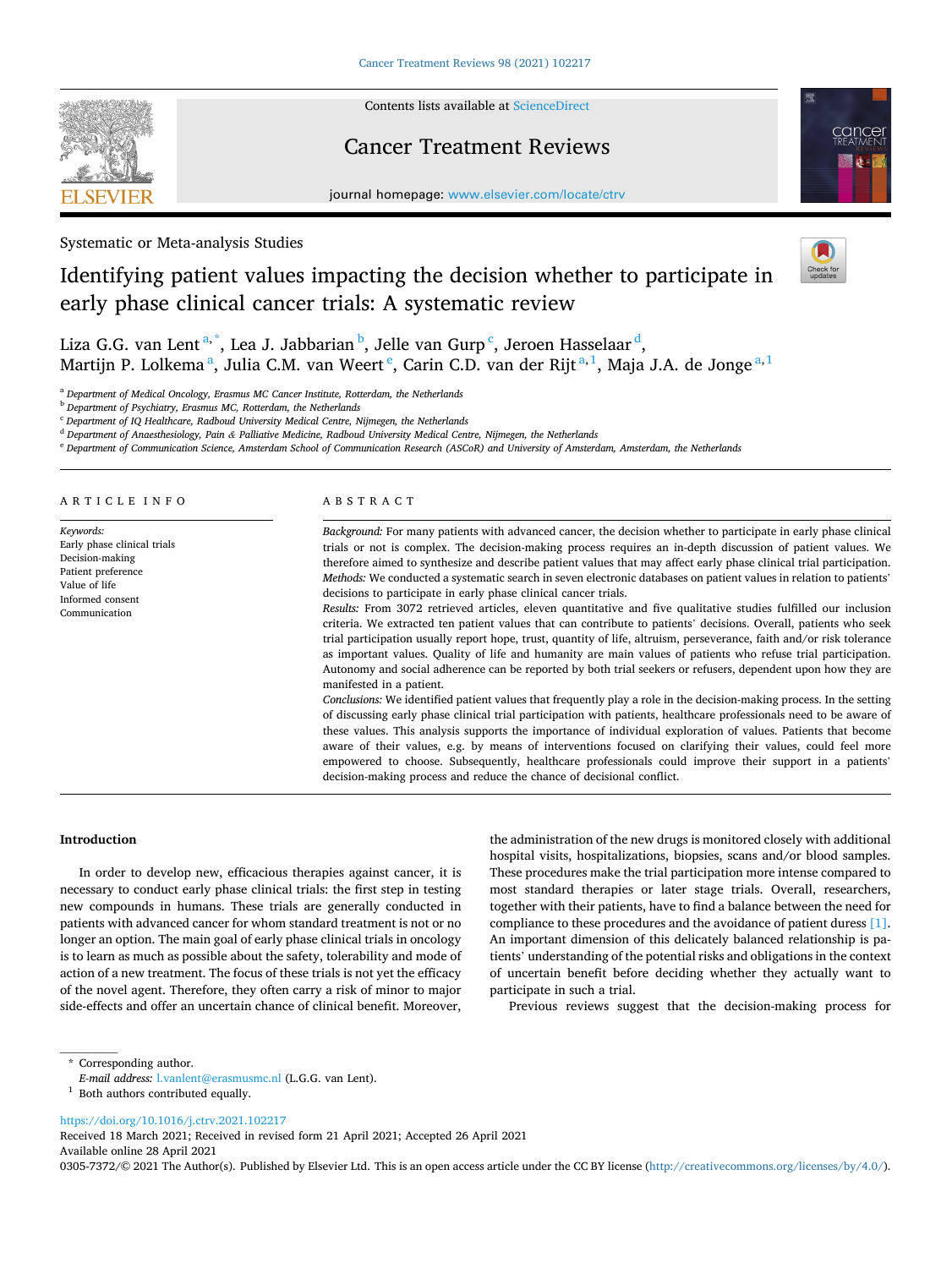potential trial candidates calls for the discussion not only of medicaltechnical information about risks and obligations, but also of patient values and preferences  $[2,3]$ . These matters are even more important as decisions regarding early phase clinical trials have to be taken in the absence of evidence regarding their efficacy. A clear discussion of values can help ensure that a treatment plan is attuned to the individual patient's needs and wishes, and consequently better follows a shared decision-making process [\[4\]](#page-7-0) that builds upon established principles for healthcare ethics [\[5\].](#page-7-0) Furthermore, if participating in an early phase clinical trial fits patients' values, they may be better motivated to comply to the specific obligations of a trial. Although previous systematic reviews have examined patients' perception, comprehension and understanding of early phase clinical trials [\[6,7\]](#page-7-0) and general barriers to participate in clinical trials [\[8\],](#page-7-0) a systematic overview of relevant patient values in this context does – to the best of our knowledge – not yet exist. Such an overview could help healthcare professionals to anticipate patient values in the consultation and thereby support patients in expressing values in light of their decision-making process. This review thus aims to synthesize and describe which patient values play a role in the decision-making process for early phase clinical trials. We also aim to indicate how these factors relate to the decision to participate or not in early phase clinical trials.

#### **Methods**

# *Registration of the review*

This systematic review was registered online in the PROSPERO database [\[9\]](#page-7-0), registration number: CRD42020170066.

#### *Design*

We conducted a systematic review of published quantitative, qualitative and mixed-method studies. Preferred Reporting Items for Systematic Reviews and Meta-Analyses (PRISMA) guidelines [\[10\]](#page-7-0) were used to report and present the information obtained from the different phases of the review.

# *Inclusion criteria*

Box 1 shows the inclusion criteria. Articles must be original, empirical studies, written in English and concerning adults. We included studies that addressed patient values in the decision-making process for early phase clinical cancer trials. Early phase clinical trials were here considered as phase I or combined phase I/II clinical trials.

# *Data collection*

A biomedical information specialist of the Erasmus MC Medical Library helped to formulate and conduct a systematic search strategy. The electronic search was performed on December 20, 2019 and updated on December 18, 2020 in the following databases: Embase, Medline (Ovid),

Inclusion criteria.

Cochrane, Web of Science, PsycInfo (Ovid), Cinahl (Ebsco) and Google Scholar. Supplementary table 1 provides the search terms per database.

# *Study selection*

After removing duplicates, two independent reviewers (LL and LJ) used the inclusion criteria in Box 1 to firstly screen titles and abstracts and secondly full-text articles for eligibility. Disagreements were resolved by discussion, if necessary in consultation with other authors (JW, MJ and CR).

# *Quality appraisal*

The reviewers (LL and LJ) independently appraised the quality of included studies using the QualSyst tool [\[11\]](#page-7-0). QualSyst consists of a 14 item checklist for quantitative and a 10-item checklist for qualitative studies (see Supplementary tables 2 and 3), developed to critically appraise the quality of a broad range of study designs. This approach aligns well with the diversity in methods that are included in this review. Each criterion in the checklist was assigned a score of 0 (not met), 1 (partially met) or 2 (sufficiently met). For quantitative studies, N/A was assigned if a criterion was not applicable. Mixed-method studies were appraised by assessing both checklists. Summary scores, reported as percentages, were calculated using the total potential score, minus the number of N/A \* 2. If the QualSyst score was 80% or higher, it was interpreted as strong quality, 60–79% as good quality, 50–59% as adequate quality, and 50% or lower as poor quality. We performed a sensitivity analysis with the strong-quality papers.

#### *Data extraction and thematic synthesis*

A data extraction form was developed to systematically extract data on the study characteristics (e.g. design and population) and results regarding values from the included articles. Derived from previous literature [\[12,13\]](#page-7-0), values in this review were interpreted as desires, goals or beliefs that people can find important in this context of a lifelimiting disease. We applied thematic synthesis [\[14\],](#page-7-0) a tested method that can be used to translate concepts. Because our aim was to describe patient values in the decision-making process, performing a thematic synthesis enabled us to integrate all findings of studies with qualitative, quantitative and mixed-method designs. First, the reviewers (LL and LJ) meticulously read the articles and filled out the data extraction form. They extracted the data independently, compared their extractions and, if needed, resolved disagreements by discussion. Afterwards, they thematically categorized the extracted data into a list of values based on similarity in meaning. If the included articles did not explicitly name a certain value, the reviewers assigned these themselves after discussion. Oxford Learner's Dictionaries [\[15\]](#page-7-0) were consulted for existing definitions of the (assigned) values, which were adjusted and/or complemented for the current setting if necessary. All authors critically reviewed the categorizations and descriptions.

- b. regarding (participation in) early-phase (i.e. phase I or phase I/II) clinical cancer trials;
- c. during the preceding decision-making process (i.e. before actual participation).
- 3. Articles published in English.
- 4. Articles concerning adults ( $\geq$ 18 years).

<sup>1.</sup> Articles must include original empirical studies (i.e. no conference abstracts, reviews).

<sup>2.</sup> Articles must address:

a. patient values;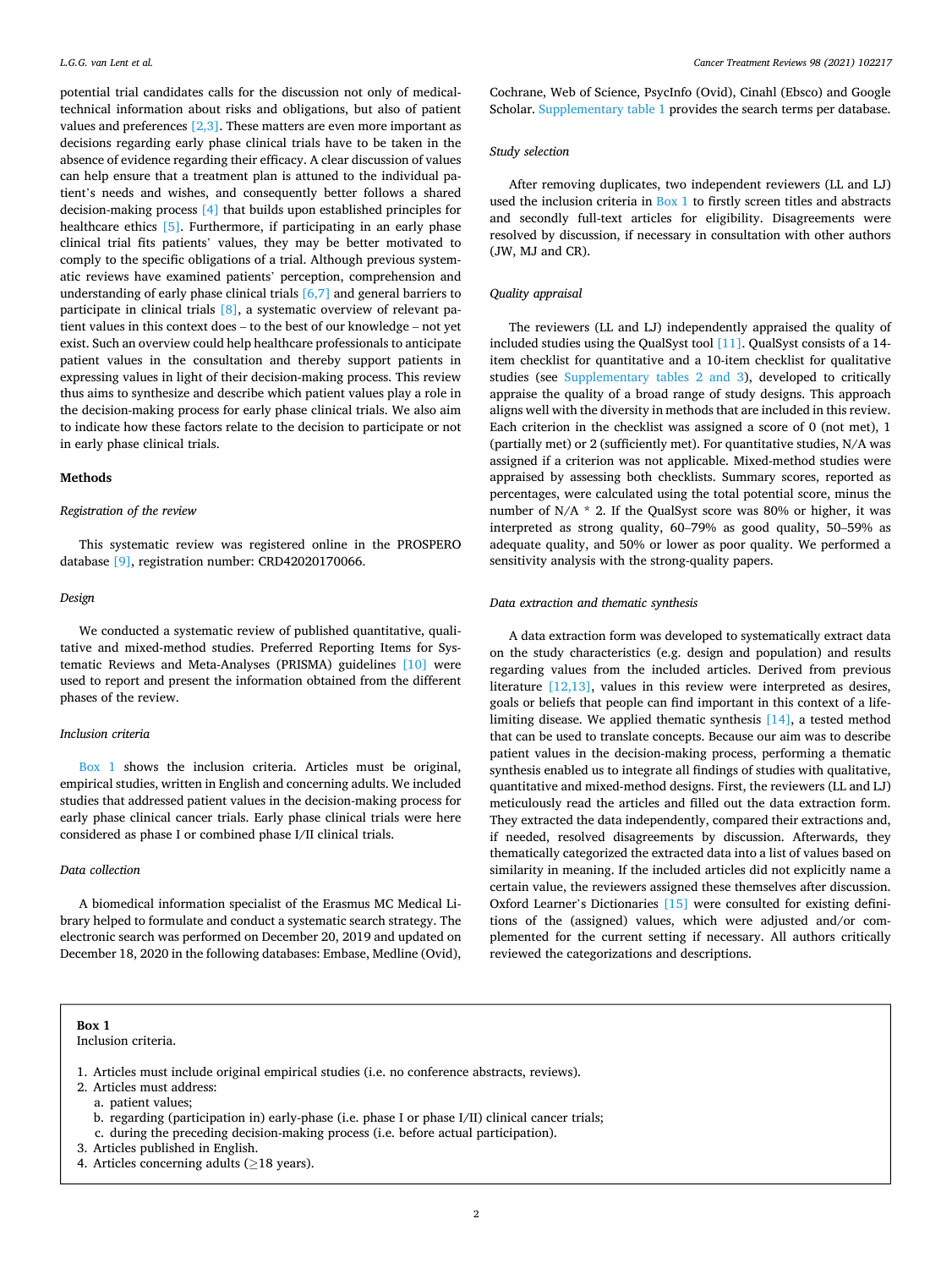#### **Results**

## *Study selection*

The systematic search identified 3072 articles (Fig. 1). After removing duplicates, 2025 articles were screened on their title and abstract of which 1974 were excluded. Of the 51 articles assessed for eligibility by reading the full text, 16 articles were included in the final analysis. The main reasons for exclusion were not being an original, empirical study ( $n = 16$ ) and not describing patient values ( $n = 8$ ).

# *Study characteristics*

[Table 1](#page-3-0) shows that eleven quantitative [\[16](#page-7-0)–26], five qualitative [27–[31\]](#page-7-0), and no mixed-method studies were included. Most studies were conducted in the USA  $(n = 12)$  [16,17,19–[21,23,24,26,27,29](#page-7-0)–31], two in the UK [\[18,22\]](#page-7-0), one in the Netherlands [\[25\]](#page-7-0) and one in Japan [\[28\]](#page-7-0). Seven studies were conducted between 2000 and 2009 [\[16,17,20,22,23,26,31\],](#page-7-0) and nine from 2010 onwards [\[18,19,21,24,25,27](#page-7-0)–30]. Eleven studies focused only on phase I clinical trials [16,18–[21,23,25](#page-7-0)–29], four studies on phase I/II clinical trials  $[17,22,30,31]$  and one study on phase I, II and III clinical trials  $[24]$ . For the latter, we only included the results for phase I and II clinical trials.

In terms of population, one study focused specifically on elderly patients with advanced cancer [\[17\]](#page-7-0), one on patients with pancreatic ductal adenocarcinoma [\[19\]](#page-7-0), one on patients with advanced breast cancer [\[29\]](#page-7-0), and one on patients referred for one specific phase I clinical trial [\[23\]](#page-7-0). The remaining 12 studies focused on eligible patients with advanced cancer for trial participation in general. Two studies also included oncologists or caregivers [\[21,27\].](#page-7-0) With regards to the timing in patients' decision-making process, 10 studies were conducted on patients after they showed interest or decided to participate in a trial, but before (or very shortly) after trial initiation [\[16,20,22](#page-7-0)–24,26,28–31]. Three studies were conducted during the period of deliberation, including both acceptors and decliners of early phase clinical trials [\[18,21,27\].](#page-7-0) One study concerned potential barriers for eligible seniors  $(65 + years)$  to hypothetical participation [\[17\]](#page-7-0) and two were conducted retrospectively on electronic patient records of both acceptors and decliners [\[19,25\].](#page-7-0)

Based on the QualSyst tool ([Table 1](#page-3-0)), two quantitative [\[20,25\]](#page-7-0) and three qualitative studies [\[27,29,31\]](#page-7-0) had a good quality, and nine quantitative [16–19,21–[24,26\]](#page-7-0) and two qualitative studies [\[28,30\]](#page-7-0) had a strong quality. Because all included articles were of sufficient quality, we do not indicate their quality in the following paragraphs. Supplementary tables 2 and 3 contain the complete assessment per criterion for the quantitative and qualitative studies.

# *Patient values*

After scrutinizing the articles for expressions regarding patient values, ten values resulted from categorization based on similarity in meaning. [Table 2](#page-4-0) provides the complete list of extracted values, with the definitions we used in this review and examples from the articles. In the following paragraphs, we consecutively describe all values.

# *Hope [16*–*18,22*–*[28,30,31\]](#page-7-0)*

The value that occurred most often in the included articles was hope for therapeutic benefit. If hope was an important value for patients, this was generally associated with trial acceptance. In four quantitative studies, between 89 and 99% of the patients considered hope a ('very important') supporting factor to participate in a trial, and hope was the main reason for accepting participation in 15–76% of the patients [\[18,22](#page-7-0)–24]. Four studies showed that a majority of the patients from the USA and UK, who all recently decided to participate, believed that participating would give them hope (56–99%) [\[16,18,22,23\].](#page-7-0) Hope appeared related to higher expectations of (therapeutic) benefit [\[26\]](#page-7-0). The possibility of benefit was hypothetically important to almost all senior participants (99%) in another study [\[17\].](#page-7-0) Vice versa, a retrospective Dutch study showed that lower expectations of benefit were a reason for trial refusal [\[25\]](#page-7-0). Qualitative studies show similar results. In two US studies, patients who had at least shown interest in participation used positive attitudes as justifications for high expectations of benefit [\[30,31\];](#page-7-0) and hope for benefit appeared a reason for patients' interest in trial participation in another study [\[27\]](#page-7-0). As a Japanese study stated: "Acceptors ultimately lived with the hope of therapeutic benefit, and



**Fig. 1.** PRISMA flowchart regarding the process of article inclusion.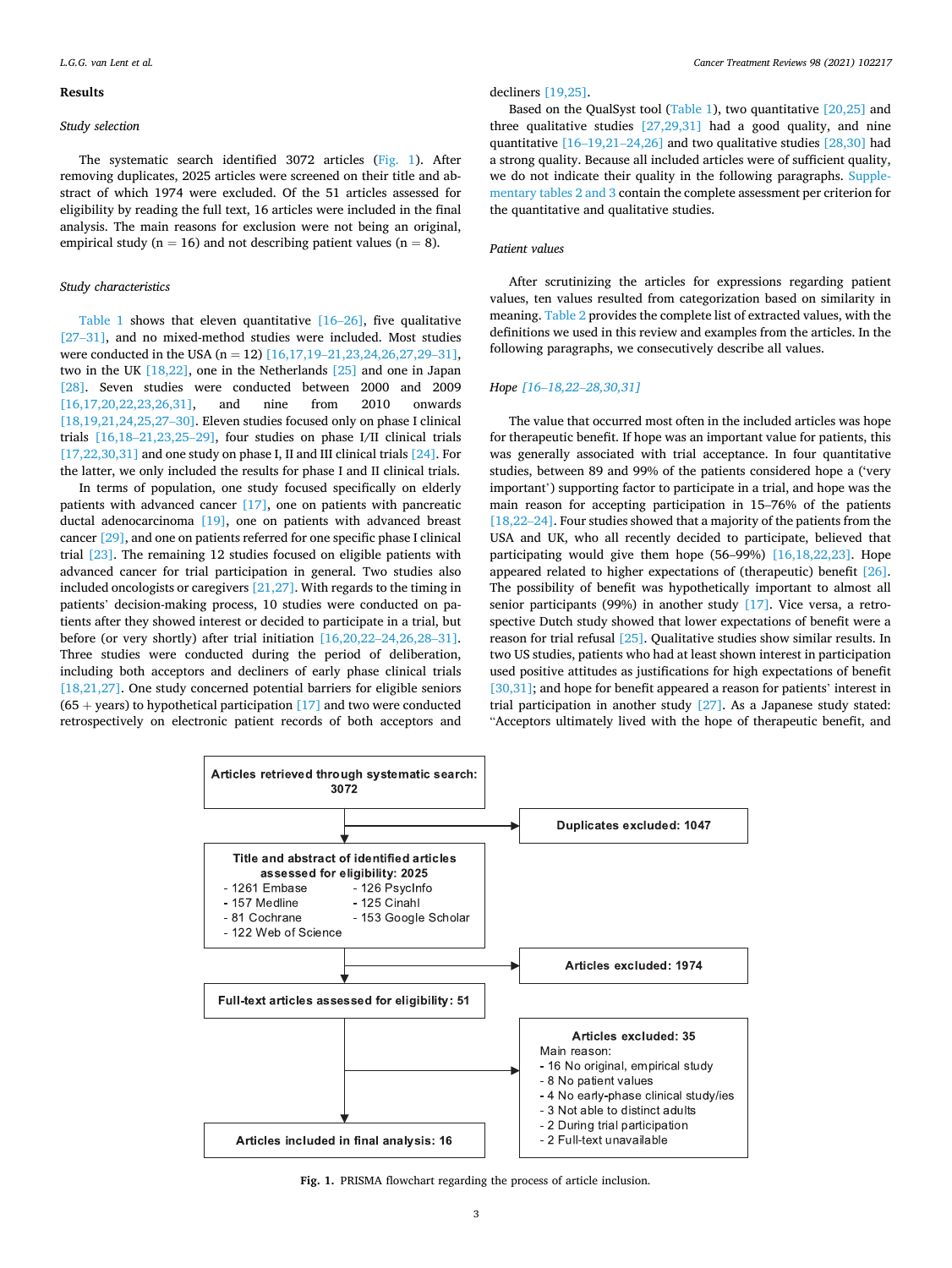#### <span id="page-3-0"></span>**Table 1**

Study characteristics.

| 1st author<br>(year)                  | Study design                                                                   | Country            | Target groups                                 | Trial<br>phase                      | Timing in decision-making<br>process                                                      | Sample size (response<br>rate)                                                      | Quality<br>assurance* |
|---------------------------------------|--------------------------------------------------------------------------------|--------------------|-----------------------------------------------|-------------------------------------|-------------------------------------------------------------------------------------------|-------------------------------------------------------------------------------------|-----------------------|
| Quantitative study design             |                                                                                |                    |                                               |                                     |                                                                                           |                                                                                     |                       |
| Agrawal<br>$(2006)$ [16]              | In-person survey                                                               | <b>USA</b>         | ACPs                                          | $\bf{I}$                            | After deciding to participate,<br>before start of trial                                   | 163 patients (ns)                                                                   | 82%                   |
| Basche (2008)<br>$[17]$               | In-person survey                                                               | <b>USA</b>         | <b>Elderly ACPs</b>                           | I and II                            | Hypothetical - potential<br>barriers to participation                                     | 300 patients (ns)<br>- 154 younger seniors,<br>65-74<br>$-146$ older seniors, $75+$ | 86%                   |
| Catt (2011)<br>$[18]$                 | Questionnaire                                                                  | UK                 | ACPs                                          | <b>I</b>                            | After deciding to participate,<br>before start of trial (both<br>acceptors and decliners) | 40 patients (64.5%)                                                                 | 89%                   |
| Galvin (2020)<br>$[19]$               | Retrospective chart review                                                     | <b>USA</b>         | ACPs (pancreatic<br>ductal<br>adenocarcinoma) | <b>I</b>                            | Before final decision (both<br>acceptors and decliners)                                   | 54 patients (N/A)<br>- 28 enrolled in phase I<br>- 26 did not enrol                 | 82%                   |
| Gordon<br>$(2001)$ $[20]$             | Encoding answers from<br>semi-structured interviews                            | <b>USA</b>         | <b>ACPs</b>                                   | I                                   | After deciding to participate,<br>start of trial unclear                                  | 144 patients (75%)<br>- 105 referred patients<br>- 39 in-house patients             | 72%                   |
| Hlubocky<br>$(2018)$ $[21]$           | Encoding audio recordings<br>and quantitative analysis of<br>interview answers | <b>USA</b>         | ACPs and oncologists                          | <b>I</b>                            | Before final decision (both<br>acceptors and decliners)                                   | 100 patients (ns)29<br>oncologists (ns)                                             | 80%                   |
| Nurgat (2005)<br>$[22]$               | Ouestionnaire                                                                  | UK                 | <b>ACPs</b>                                   | I and II                            | After deciding to participate,<br>before start of trial                                   | 38 patients (97%)                                                                   | 85%                   |
| Pentz (2002)<br>$[23]$                | Questionnaire and media<br>analysis                                            | <b>USA</b>         | ACPs (referred for one<br>specific trial)     | <b>I</b>                            | Before ( $n = 79$ ) and after ( $n = 79$ )<br>$= 21$ ) informed consent<br>discussion     | 100 patients (77%)                                                                  | 81%                   |
| Truong<br>$(2011)$ $[24]$             | Cross-sectional survey                                                         | <b>USA</b>         | ACPs and parents of<br>paediatric ACPs        | I, II<br>and<br>$\mathrm{III^{**}}$ | After deciding to participate,<br>within $3-14$ days - start of<br>trial unclear          | 205 patients (71%)<br>- Of whom 50 in phase I<br>48 parents (74%)                   | 86%                   |
| Van der<br>Biessen<br>$(2013)$ $[25]$ | Analysis of electronic<br>patient charts                                       | The<br>Netherlands | <b>ACPs</b>                                   | $\bf{I}$                            | Retrospective - referral<br>source to final decision (both<br>acceptors and decliners)    | 365 patients (N/A)                                                                  | 68%                   |
| Weinfurt<br>$(2003)$ [26]             | Questionnaire                                                                  | <b>USA</b>         | ACPs                                          | <b>I</b>                            | After deciding to participate,<br>before start of trial                                   | 260 patients (44%)                                                                  | 94%                   |
| Qualitative study design              |                                                                                |                    |                                               |                                     |                                                                                           |                                                                                     |                       |
| Garrett<br>$(2019)$ $[27]$            | Ethnography (observations,<br>interviews and surveys)                          | <b>USA</b>         | ACPs, caregivers and<br>oncologists           | I                                   | Before final decision, period<br>of deliberation (both<br>acceptors and decliners)        | 96 patients (ns)unknown<br>number of caregivers and<br>clinicians                   | 75%                   |
| Kohara<br>$(2010)$ $[28]$             | Semi-structured interviews<br>and unstructured<br>observations                 | Japan              | <b>ACPs</b>                                   | I                                   | After deciding to participate,<br>before start of trial                                   | 25 patients (81%)<br>- Observations were only<br>possible in 6 patients             | 80%                   |
| Reeder-Hayes<br>$(2017)$ $[29]$       | Semi-structured interviews                                                     | <b>USA</b>         | ACPs (breast cancer)                          | $\bf{I}$                            | After deciding to participate;<br>on the first day of the trial                           | 18 patients (72%)                                                                   | 70%                   |
| Sulmasy<br>$(2010)$ $[30]$            | Semi-structured interviews                                                     | <b>USA</b>         | ACPs                                          | I and II                            | After deciding to participate,<br>before start of trial                                   | 45 patients (ns)                                                                    | 80%                   |
| Weinfurt<br>$(2008)$ [31]             | Semi-structured interviews<br>and cognitive interviewing<br>methodology        | <b>USA</b>         | <b>ACPs</b>                                   | I and II                            | After deciding to participate,<br>before start of trial                                   | 45 patients (63%)                                                                   | 60%                   |

Abbreviations:  $ACP =$  advanced cancer patient;  $ns =$  not specified

\* *<*50%=poor quality; 50–59%=adequate quality; 60–79%=good quality; ≥80%=strong quality

\*\* For this review, only the results for phase I and II clinical trials were included

decliners challenged to live to the end without anticancer treatments" [\[28\]](#page-7-0).

other US studies [\[30,31\].](#page-7-0)

# *Trust in the healthcare system or healthcare professional [\[17,18,20,22](#page-7-0)*–*24,28*–*31]*

Although it was hardly ever (2–17%) the main reason for participation according to two studies  $[18,24]$ , trust was a 'very important' supporting factor to participate for patients who were studied in the USA and UK. More specifically, trust in or endorsement by the oncologist contributed to the decision in 66–100% of the patients in five studies  $[17,20,22-24]$  $[17,20,22-24]$ . Trust in the nurses (76–93%)  $[17,22]$  and trust in the hospital (63–85%) [\[20,24\]](#page-7-0) were also considered (very) important by most patients. Two qualitative studies showed that (breast cancer) patients considered their oncologist's recommendation as a reason for their decision to participate [\[29\]](#page-7-0), sometimes even if their past experiences with anticancer treatments were negative [\[28\].](#page-7-0) Patients who decided to participate also used their trust in their healthcare professionals or in medicine as justifications for expected benefit in two *Quality or quantity of life [\[18,22,25,26,28\]](#page-7-0)* 

In a quantitative and a qualitative study it was stated that trial decliners wanted to make the most of whatever time they have left [\[18,28\]](#page-7-0). On the one hand, according to a quantitative study from the Netherlands, both a declining clinical condition and a currently excellent or stable condition were reasons to refuse trial participation [\[25\]](#page-7-0). On the other hand, trial acceptors seem to have more ambiguous values as 71% of the patients in an English study agreed that 'surviving for as long time as possible is the most important thing', although 60% strongly agreed that they 'would rather maintain a better QOL for a shorter term than suffer somewhat for longer' [\[22\].](#page-7-0) Only a small correlation coefficient was found for the trade-off between quality and quantity of life with regards to expected benefits from participation in a US study [\[26\].](#page-7-0) A Japanese qualitative study elucidated that eventually, "Acceptors recognized that participating in the trial was a chance to live as long as possible" [\[28\].](#page-7-0)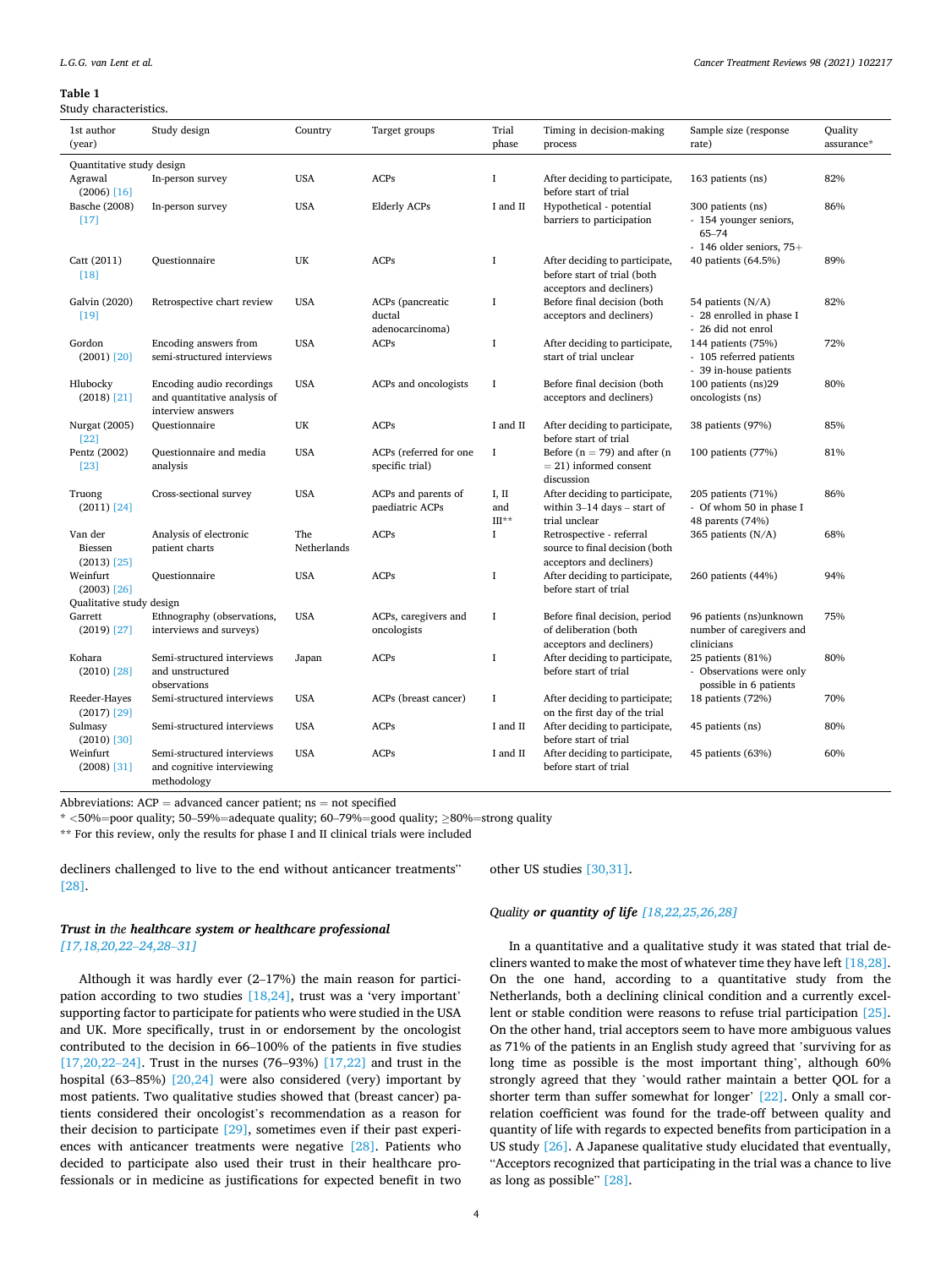#### <span id="page-4-0"></span>**Table 2**

Overview, definitions and examples of the values extracted from the included articles.

| Values*                                                                                   | Definition in this review                                                                                                                                                                                                                                                                                                                                                                                                                                                                                                        | Examples from included<br>articles                                                                                                                                                                                                                                                                                                                                                                                                                                                                                                         |
|-------------------------------------------------------------------------------------------|----------------------------------------------------------------------------------------------------------------------------------------------------------------------------------------------------------------------------------------------------------------------------------------------------------------------------------------------------------------------------------------------------------------------------------------------------------------------------------------------------------------------------------|--------------------------------------------------------------------------------------------------------------------------------------------------------------------------------------------------------------------------------------------------------------------------------------------------------------------------------------------------------------------------------------------------------------------------------------------------------------------------------------------------------------------------------------------|
| Hope $(+)$<br>Trust in the<br>healthcare<br>system or<br>healthcare<br>professional $(+)$ | The desire, belief or feeling that<br>participating in an early phase<br>clinical cancer trial will lead to<br>personal benefit (such as<br>tumour shrinkage or<br>prolongation of life). Hope and<br>optimism are often used as<br>synonyms.<br>$[16-18, 22-28, 30, 31]$<br>The belief that a healthcare<br>professional or institution<br>(including his/her judgement<br>and endorsement) is good,<br>sincere, and/or honest and that<br>he/she would not willingly trick<br>or harm someone.<br>$[17, 18, 20, 22-24, 28-31]$ | "The possibility of benefit<br>from treatment was<br>important to almost all<br>respondents." [17]<br>"Some patients say that<br>'being positive is the only<br>way to be', or that 'being<br>positive improves<br>outcomes'." [31]<br>"Trust in the referring<br>physician was a major<br>influencing factor to enter<br>phase I trials for 80% of<br>referred and 95% of in-<br>house patients." [20]<br>"Most respondents<br>identified the<br>recommendation of their<br>primary oncologist as a<br>reason they participated."<br>[29] |
| Quality $(-)$ or<br>quantity $(+)$ of<br>life                                             | The preferences someone has<br>regarding the balance and<br>potential trade-off between<br>living as long as possible and<br>maintaining quality of life.<br>[18, 22, 25, 26, 28]                                                                                                                                                                                                                                                                                                                                                | "Both a declining clinical<br>condition and a currently<br>excellent condition were<br>mentioned by individual<br>patients as reasons not to<br>participate." [25]<br>"Acceptors recognized<br>that participating in the<br>trial was a chance to live<br>as long as possible" [28]                                                                                                                                                                                                                                                        |
| Altruism $(+)$                                                                            | The desire or willingness to<br>accept or decline participation<br>in an early phase clinical cancer<br>trial motivated by the care for<br>others (including wanting to<br>help research/medicine), even<br>though it does not necessarily<br>lead to personal benefit.<br>[18, 23, 24, 30]                                                                                                                                                                                                                                      | "82% strongly agreed or<br>agreed to some extent to<br>the statement "I felt that<br>others with my illness<br>would benefit from the<br>results of the trial"." [18]<br>"() One patient<br>explained, "so I'm hoping<br>that the trials turn out<br>better than the already<br>approved procedures.<br>And other people will<br>benefit from what I do."<br>[27]                                                                                                                                                                          |
| Social adherence<br>$(+/-)$                                                               | The desire or willingness to<br>behave according to the<br>expectations, values or attitudes<br>of others (especially family)<br>regarding participation in an<br>early phase clinical cancer trial.<br>$[16, 23, 28 - 30]$                                                                                                                                                                                                                                                                                                      | "The decision-making<br>process () was<br>influenced by ()<br>patients' perceptions of<br>their families' attitudes<br>toward the trial." [28]                                                                                                                                                                                                                                                                                                                                                                                             |
| Autonomy $(+/-)$                                                                          | The desire or ability to act and<br>make decisions without being<br>controlled by and/or dependent<br>on others in the context of a life-<br>limiting disease. $[16, 17, 26]$                                                                                                                                                                                                                                                                                                                                                    | On the control<br>preferences scale, ranging<br>from $1 =$ "I prefer to make<br>the final selection about<br>which treatment I will<br>receive", to 5="I prefer to<br>leave all decisions<br>regarding my treatment<br>to my doctor", patients on<br>average scored a 1.72.<br>[26]                                                                                                                                                                                                                                                        |
| Faith $(+)$                                                                               | The strong belief in religion or<br>spirituality. [23,26,30,31]                                                                                                                                                                                                                                                                                                                                                                                                                                                                  | "The majority of<br>respondents viewed their<br>religious or spiritual<br>beliefs as important: 64%<br>(63 of 98) very important<br>and 21% (21 of 98)<br>moderately important."<br>$[23]$                                                                                                                                                                                                                                                                                                                                                 |

Perseverance (+)

|  | Table 2 (continued) |
|--|---------------------|
|--|---------------------|

| Values*              | Definition in this review                                                                                                                           | Examples from included<br>articles                                                                                                                                                                                                                                                                                                                                                                                                                                                                                                                                                                                                                   |
|----------------------|-----------------------------------------------------------------------------------------------------------------------------------------------------|------------------------------------------------------------------------------------------------------------------------------------------------------------------------------------------------------------------------------------------------------------------------------------------------------------------------------------------------------------------------------------------------------------------------------------------------------------------------------------------------------------------------------------------------------------------------------------------------------------------------------------------------------|
|                      | The desire to keep fighting/<br>battling (or to keep living),<br>despite having little treatment<br>options or a bad prognosis.<br>[16, 17, 23, 30] | "Our respondents' clear<br>communication that<br>research offers hope<br>substantiates a general<br>perception that the<br>elusive chance of cure<br>and the opportunity to<br>keep fighting draw<br>patients to seek<br>investigational<br>approaches to treat their<br>diseases, even among<br>patients who correctly<br>understand the low<br>probability of personal<br>benefit from a phase I<br>trial." $[23]$<br>"Even should the<br>prognosis be grim, many<br>viewed their expressions<br>of high expected<br>therapeutic benefit as<br>signs they were not<br>quitters, would always<br>continue battle, would<br>never "lose hope"." [30] |
| Risk tolerance $(+)$ | The willingness or ability<br>someone has to accept risks or<br>take gambles. [18,25,26,28]                                                         | "I can abandon living.<br>But it is also a terrible<br>experience if I abandon<br>living. So I take a gamble<br>of having the possibility<br>of living because I will<br>suffer whether I am living<br>or abandoning living.""<br>[28]                                                                                                                                                                                                                                                                                                                                                                                                               |
| Humanity $(-)$       | The desire to be, feel, or be<br>treated as a person rather than a<br>god, an animal or a machine.<br>[18, 29]                                      | "A third of the patients<br>were 'worried about<br>being a guinea pig'." $[18]$                                                                                                                                                                                                                                                                                                                                                                                                                                                                                                                                                                      |

\*General direction:  $+$  = motivating for trial acceptance;  $+$ / $-$  = motivating for trial acceptance or refusal;  $-$  = motivating for trial refusal

# *Altruism [\[18,23,24,30\]](#page-7-0)*

Quantitative studies from the USA and UK show that between 82 and 93% of the patients in three studies considered altruistic motivations such as helping future patients to be supporting [\[18,23\]](#page-7-0) and 30% as 'very important' [\[24\]](#page-7-0) in their decision to participate, but only for 2–16% of the patients altruism was the main motivating factor  $[18,23]$ . This aligns well with a qualitative study, according to which patients who decided to participate often spontaneously expressed altruistic motivations when they were asked about their beliefs regarding a trial [\[30\]](#page-7-0). However, it was rarely patients' primary reason for accepting trial participation.

#### *Social adherence [\[16,23,28](#page-7-0)*–*30]*

For some patients it can be important to make a decision in line with the expectations, values or attitudes of others. In two quantitative studies from the USA [\[16,23\],](#page-7-0) patients generally did not feel pressured to participate by their families (80–86%). Instead, they felt supported by their family for joining a trial (71%) [\[23\]](#page-7-0). Nevertheless, two qualitative studies implied that social support or patients' perceptions of their families' attitude influenced the decision to participate in a trial [\[28,29\]](#page-7-0). More specifically, no patients accepted or declined participation against their families' will in a Japanese study [\[28\].](#page-7-0) Some patients in a US study tried to behave as 'model patients' in adhering to social behavioural expectations, or even reported a sense of duty to reassure their loved ones with expressing positive expectations [\[30\].](#page-7-0)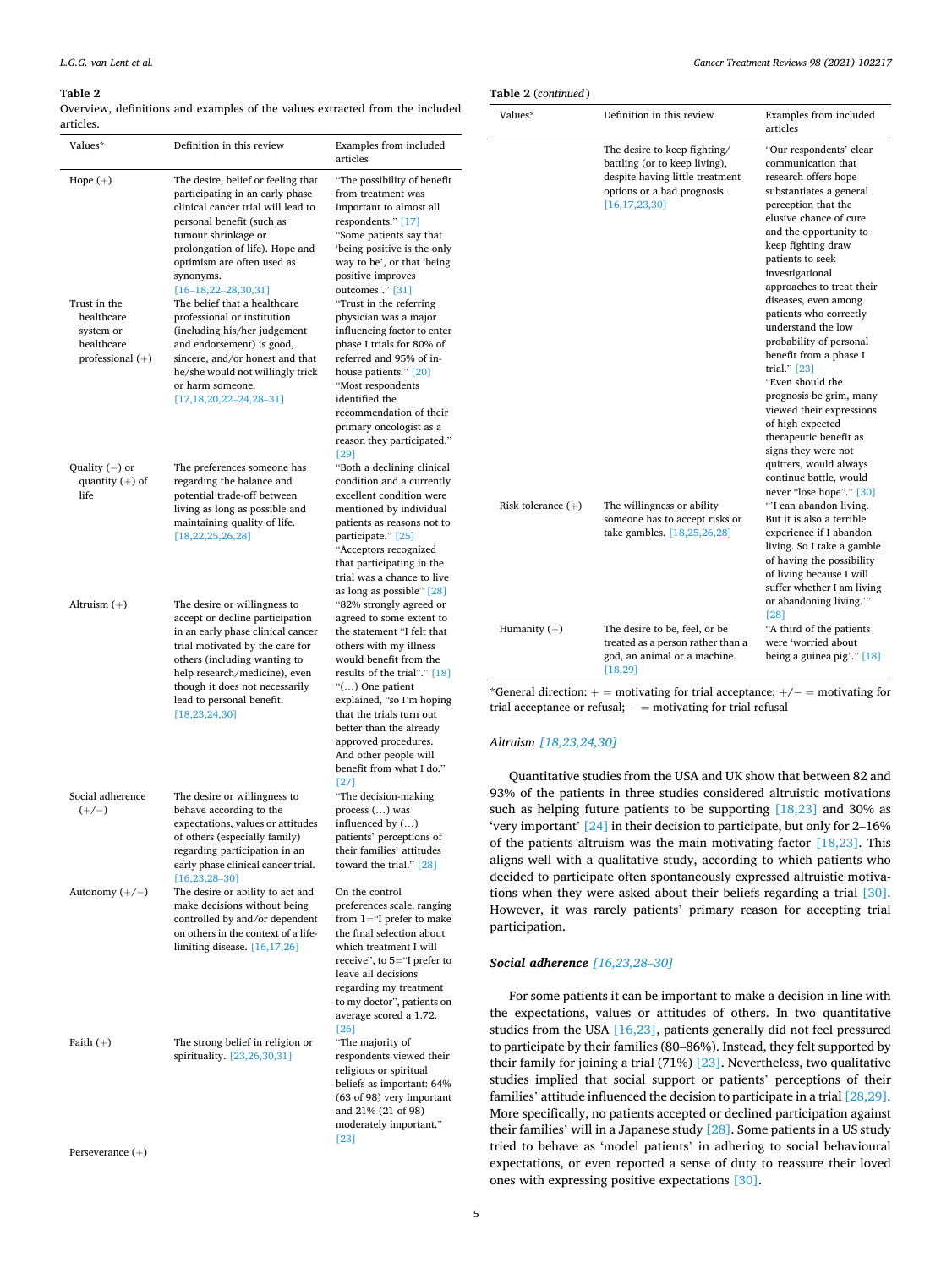#### *Autonomy [\[16,17,26\]](#page-7-0)*

The desire or ability to act and make decisions independently can support both the acceptance and refusal of trial participation. The impact of a treatment on patients' own functioning was considered an important factor in assessing a trial's acceptability in a (hypothetical) quantitative study [\[17\].](#page-7-0) According to a US study, if a trial impaired their ability to think (and thus their ability to act independently), 24% of patients who recently signed consent would not participate in it [\[16\]](#page-7-0). On the other hand, 44% of the patients reported that participating in a trial would give them a sense of control [\[16\]](#page-7-0) (and thus strengthen their sense of autonomy). A US study, which controlled for patients' preferences with regards to shared decision-making, showed that patients in general preferred to make the final decision for trial participation themselves, or with little involvement of their doctor [\[26\]](#page-7-0).

# *Faith [\[23,26,30,31\]](#page-7-0)*

Most patients (85%) in a quantitative study from the USA saw their own religious or spiritual beliefs as moderately or very important for their decision [\[23\].](#page-7-0) Furthermore, patients with higher levels of faith or patients who considered faith 'very important', estimated their chance of benefit higher [\[26\]](#page-7-0) and specified personal benefit more often as their main reason for trial participation [\[23\]](#page-7-0). Two qualitative studies confirmed that faith was indeed used as a justification for expectations of benefit by patients who decided to participate in a trial, although their results differed [\[30,31\].](#page-7-0) One study stated that it was not often mentioned as potential justification [\[31\],](#page-7-0) whereas the other found it one of the main justifications for expected benefit [\[30\].](#page-7-0) The latter however also included faith in medicine and science, which was mentioned more often than religious faith. The role of (religious/spiritual) faith thus appears to be limited to a supporting factor for participation.

#### *Perseverance [\[16,17,23,30\]](#page-7-0)*

A US qualitative and a quantitative study illustrated that trial participation offered patients the opportunity to keep fighting against their cancer [\[23,30\].](#page-7-0) Even among patients who correctly understood the low chance of benefit, this could be a reason that patients decide to participate [\[23\]](#page-7-0). Additionally, entering a trial as part of a 'battle with cancer' was one of the main reasons for expected benefit [\[30\].](#page-7-0) Another US study showed that the majority of patients who decided to participate (91%) would still not be persuaded to refuse trial participation if there was a 10% chance of death by the experimental drug [\[16\]](#page-7-0). One of the studies showed that older seniors were less willing to accept moderate to severe toxicity than younger seniors [\[17\]](#page-7-0).

# *Risk tolerance [\[18,25,26,28\]](#page-7-0)*

A quantitative study from the USA showed that monetary riskseeking preferences – in other words, patients who considered (monetary) certainty to be less important – were correlated with higher expectations of benefit [\[26\]](#page-7-0). In a Japanese study, patients realized that their decision would have to be made under uncertainty and that they would take a gamble by participating in a trial [\[28\]](#page-7-0). In a quantitative study from the UK, patients worried (strongly) about side effects [\[18\]](#page-7-0). According to a Dutch study, these concerns were a reason to refuse trial participation [\[25\].](#page-7-0) Likewise, in a US study, fear of adverse effects was a reason for patients who met all eligibility criteria to refuse trial partic-ipation (8%) [\[19\]](#page-7-0). On the other hand, in a study from the UK, 'better standard of care and closer follow-up' was a supporting factor for 61% of the patients who decided to participate in a trial, and 'closer monitoring of patients in trials' for 58% [\[22\].](#page-7-0) This is in line with the finding from another US study that 78% of the patients received (moderate to a lot of) comfort from having regular diagnostic tests and physician visits, and 74% felt (somewhat or very) anxious if they were not receiving some sort of anticancer treatment [\[16\]](#page-7-0).

*Humanity [\[18,29\]](#page-7-0)* 

In a quantitative study from the UK, 33% of the patients worried (strongly) about 'being a guinea pig' [\[18\].](#page-7-0) Additionally, a few of the respondents in a qualitative study ( $n = 2$ ) who had recently decided to participate in a trial, still mentioned a general dislike for the idea of 'feeling like a guinea pig' [\[29\]](#page-7-0).

# *Sensitivity analysis*

When the analysis was repeated with only the strong-quality papers, the same values as mentioned above were found.

# **Discussion**

Our aim was to synthesize and describe which patient values play a role in the decision-making process for early phase clinical trials and to indicate how these factors may be related to the decision to participate or not. By identifying ten patient values that are relevant to patients with advanced cancer facing the decision whether to participate in an early phase clinical trial or not, we may enable caregivers to be more sensitive to patients' values and to support shared decision-making that is in accordance with these values. This review shows that patient values indeed contribute to patients' decisions. Overall, patients who seek trial participation usually report a combination of hope, trust, quantity of life, altruism, perseverance, faith, and/or risk tolerance as their (most) important values. Patients who refuse trial participation mainly reported the values quality of life and/or humanity. Other values, such as social adherence and autonomy, can be reported by both trial seekers and/or refusers, dependent upon how these values are manifested in a patient.

It is important to realize that these values do not carry the same weight for all patients, and sometimes have different meanings. Therefore, it remains essential to assess, interpret and weigh all values in the context of each individual patient and to be aware of the role that other stakeholders can play in the decision-making process. For example, patient values could partially depend upon country or culture: following families' wishes may be more important or decisive in countries with collectivist cultures, such as Japan [\[28\]](#page-7-0), compared to countries where individual values are more central. Moreover, even if two patients consider the same value important, that does not necessarily lead to the same decision. For instance with regards to autonomy, if a treatment would negatively impact patients' own cognitive functioning, this could decrease the preference for participation in a respective trial [\[16,17\]](#page-7-0), but participating in a trial could also give patients a sense of control [\[16\]](#page-7-0). Additionally, some values may be interconnected. For instance, similar needs or assumptions may underlie faith (in a religion) and trust (in healthcare); and some patients who consider perseverance important may also not want to give up hope and value their quantity of life. Vice versa, some patients may struggle while weighing several values, for instance between making an autonomous decision and incorporating their family's wishes or doctor's endorsement, or between trusting their healthcare professional and not wanting to 'feel like a guinea pig' (humanity).

A major part of patients' considerations revolves around quality and quantity of life. Although some of the included studies presented these as two sides of a scale or trade-off [\[22,26\]](#page-7-0), we would like to argue that this is in fact a debatable point of view. Quality and quantity of life are not as mutually exclusive as it may seem. This is supported by the finding that some trial acceptors mainly valued quantity of life, but simultaneously preferred to live for a shorter term with better quality of life [\[22\].](#page-7-0) How quality and quantity of life are being approached and interpreted, seems to differ between individual patients. Especially quality of life has different meanings for various patients. It can be argued that for patients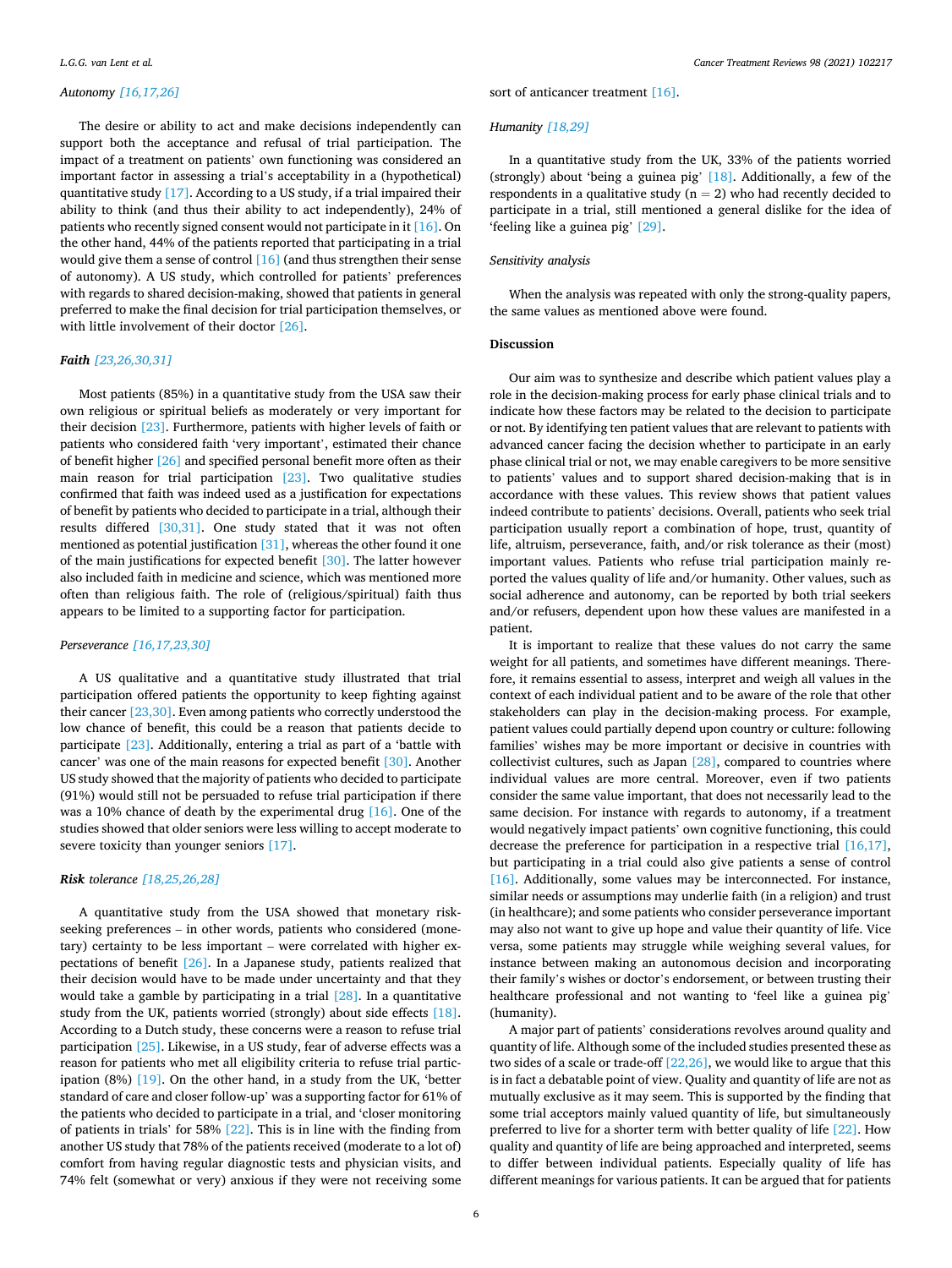<span id="page-6-0"></span>who value quantity of life, this actually represents their personal quality of life. If a decision is in line with what patients value (most), this can add to their quality of life, even if their main value is quantity of life. Part of the dilemma behind this decision is that, usually, there is no clear 'right' or 'wrong'; not only regarding the available options and participating in early phase clinical trials or not, but also regarding patient values.

#### **Limitations**

The finding that some of the values were extracted more often than others does not necessarily mean that these also play a more important role in the decision-making process – possibly, they could be the only values that have received attention thus far. For instance, because nearly all included studies were conducted in Western countries, mostly the USA, the extracted values and their relation with trial acceptance or refusal may be prone towards countries with similar cultures, while relevant values or interpretations for countries with other, especially non-Western, cultures could still be missing from our overview. Furthermore, a certain (manually extracted) matter was often not explicitly indicated as being a patient value in the included studies. Most studies asked patients to what extent a certain pre-defined reason was motivating or decisive in their considerations. This makes it difficult to interpret the intrinsic value for patients behind statements such as 'feeling like a guinea pig'. Studies rarely asked patients openly about their values or their general motives in the decision-making process. Additionally, only a few studies included patients who eventually refused trial participation, and most studies were conducted after patients had decided to participate in a trial. Following the theory of cognitive dissonance [\[32\]](#page-7-0), people eventually may discard the arguments against their decision. It thus remains unclear whether other relevant values in the decision-making process, especially those associated with patients who decide to refuse trial participation, have been sufficiently explored or whether they are simply less relevant in this context.

With regards to phase I clinical trials, the success rate in terms of tumour response has improved over the years [\[33\]](#page-7-0), especially as a result of the development of targeted therapy and the selection of patients based on molecular and genomic tumour analyses. This development makes it difficult to compare trials between different time frames. Furthermore, changing success rates may affect patients' decisions regarding participation in early phase clinical trials. A previous study showed that patients who thought they would live for at least 6 months were more likely to favour life-extending treatment compared to those who estimated this chance lower  $[34]$ . In this review, expectations of benefit were mentioned in association with several important values for trial seekers (hope  $[26,30,31]$ , trust  $[30,31]$ , faith  $[30,31]$ , perseverance [\[30\]](#page-7-0) and risk tolerance [\[26\]](#page-7-0)). Although patient values indeed seemed important in the decision-making process for early phase clinical trials, their exact roles remain to be determined. Other factors, such as practical or logistical considerations, could also play a role in this process. The endpoint in the reviewed studies was trial participation, but that is a medical approach. The patient-centred approach would be to (prospectively) look at a variety of relevant endpoints, such as decisional conflict, decisional regret or patient duress. These areas offer a number of opportunities for future research, in particular to investigate more openly which (other) values play a role in this context and how they relate to other endpoints or factors.

#### *Practical implications*

In the context of early phase clinical trials, some kind of shared decision-making process is very important since there is no clear 'right' or 'wrong' option. Especially because their endorsement or recommendation can be decisive [\[18,24\],](#page-7-0) healthcare professionals should be (made) aware of their responsibility in this process. Compared to standard treatment decisions, supporting the decision-making process is more difficult. A shared decision is often based on the best available clinical evidence, healthcare professional's experiences and patients' preferences [\[35\]](#page-7-0). With regards to the first two, caregivers can only inform patients that these are not available yet in the context of early phase clinical trials. We still believe it to be a shared decision-making process, because it is a reciprocal process of informing, exploring what is important for patients, and using these combined insights to weigh all available options with each patient. Most patients seem to want to make the final decision themselves or with little involvement of their healthcare professional [\[26\]](#page-7-0). However, we believe that it is the responsibility of the healthcare professional to make the patient (more) aware of his values, thereby supporting patient's decision-making.

Given that different values prevail in each patient, we recommend healthcare professionals to consider an (open) assessment to support every patient's decision. Asking open questions to explore patient values, for instance about what patients still want to do or achieve or what their wishes are in the last phase of their lives, could provide more clarity into the individual patient's wishes and thereby enable a more patient-centred approach towards discussing trial participation and refusal. Since not all patients might be equally aware of their values, this approach may also support patients in composing/explicating their set of relevant values for this decision. Moreover, preparatory interventions specifically aimed at the clarification of patient values could empower patients to discuss these matters more openly as well. The main goal however should never be to 'check boxes' by discussing all possible values with all patients, nor to steer patients towards a certain decision by only focusing on values that fit that decision. We propose to have a discussion about which values are relevant for the individual patient and thus for the decision to participate in an early phase clinical trial or not. This may ultimately improve the decision-making process (resulting in e.g. less decisional conflict, decisional regret, or patient duress) every patient has to go through.

#### **Funding**

This research was sponsored by the Dutch Cancer Society (grant number: KWF11086). The funder had no further role in the design of the study, nor in the drafting and revision of the manuscript.

# **Declaration of Competing Interest**

CR has received the grant from Dutch Cancer Society during the conduct of the study; and a personal fee from Kyowa Kirin BV (outside the submitted work). ML reports grants and personal fees from JnJ, Sanofi, Astellas and MSD, and personal fees from Incyte, Amgen, Bayer, Servier, Roche, INCa, Pfizer, AstraZeneca, Novartis, and Julius Clinical (all outside the submitted work). The other authors declare that they have no conflicts of interest.

#### **Acknowledgements**

The authors wish to thank Maarten F.M. Engel from the Erasmus MC Medical Library for developing and conducting the search strategy in multiple databases.

#### **Appendix A. Supplementary material**

Supplementary data to this article can be found online at [https://doi.](https://doi.org/10.1016/j.ctrv.2021.102217)  [org/10.1016/j.ctrv.2021.102217.](https://doi.org/10.1016/j.ctrv.2021.102217)

#### **References**

- [1] [Kurzrock R, Stewart DJ. Compliance in Early-Phase Cancer Clinical Trials](http://refhub.elsevier.com/S0305-7372(21)00065-7/h0005)  [Research. Oncologist 2013;18:308](http://refhub.elsevier.com/S0305-7372(21)00065-7/h0005)–13.
- [2] [Thorne S, Hislop TG, Kim-Sing C, Oglov V, Oliffe JL, Stajduhar KI. Changing](http://refhub.elsevier.com/S0305-7372(21)00065-7/h0010) [communication needs and preferences across the cancer care trajectory: insights](http://refhub.elsevier.com/S0305-7372(21)00065-7/h0010)  [from the patient perspective. Support Care Cancer 2014;22:1009](http://refhub.elsevier.com/S0305-7372(21)00065-7/h0010)–15.